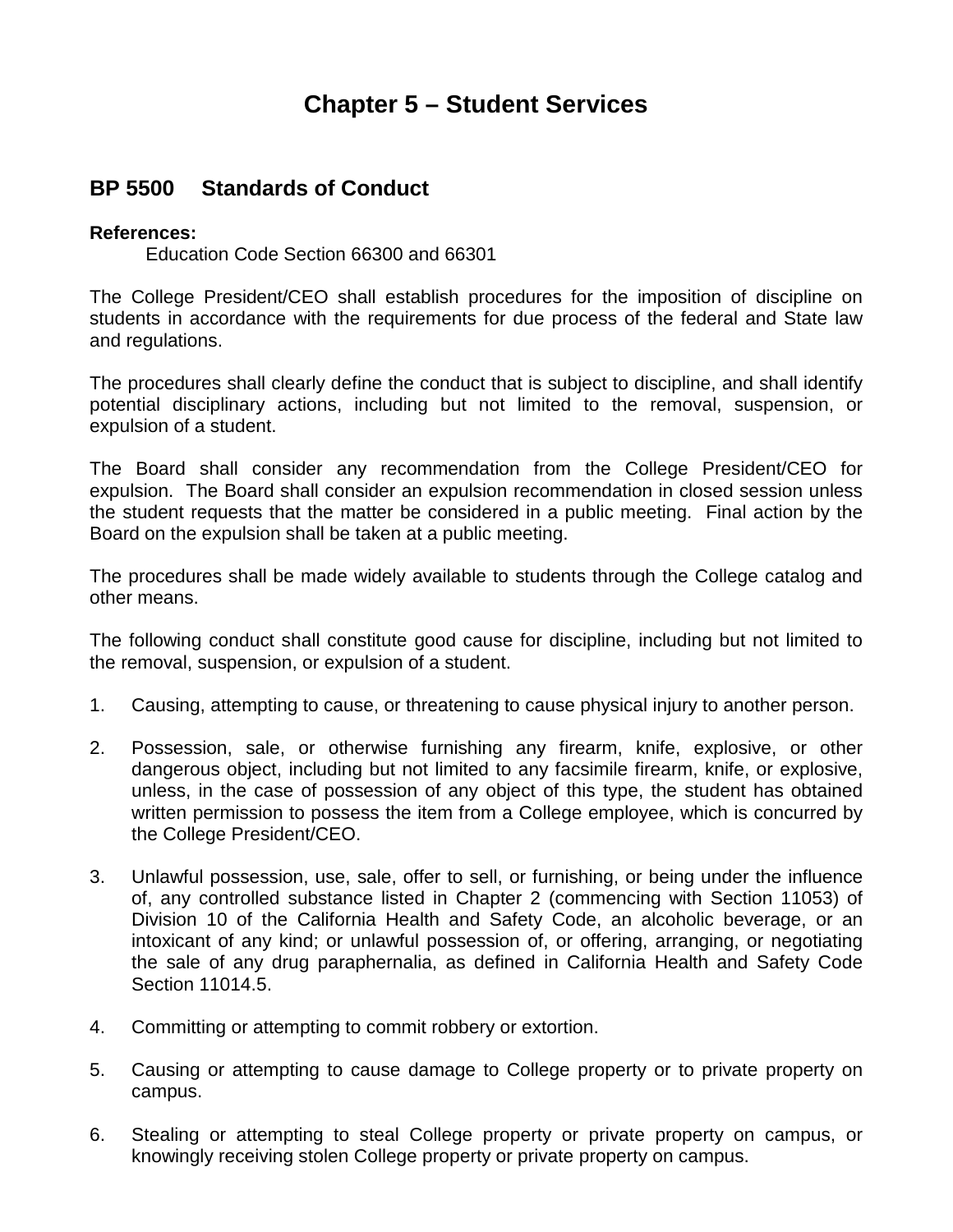- 7. Willful or persistent smoking in any area where smoking has been prohibited by law or by regulation of the College.
- 8. Committing sexual harassment as defined by law or by College policies and procedures.
- 9. Engaging in harassing or discriminatory behavior based on disability, gender, gender identify, gender expression, marital status, nationality, race or ethnicity, religion, sexual orientation, or any other status protected by law.
- 10. Engaging in intimidating conduct or bullying against another student through words or actions.
- 11. Willful misconduct which results in injury or death to a student or to College personnel or which results in cutting, defacing, or other injury to any real or personal property owned by the College or on campus.
- 12. Disruptive behavior, willful disobedience, habitual profanity or vulgarity, or the open and persistent defiance of the authority of, or persistent abuse of, College personnel.
- 13. Cheating, plagiarism (including plagiarism in a student publication), or engaging in other academic dishonesty.
- 14. Dishonesty, forgery, alteration, or misuse of College documents, records or identification; or knowingly furnishing false information to the College.
- 15. Unauthorized entry upon or use of College facilities.
- 16. Lewd, indecent, or obscene conduct on College-owned or controlled property, or at College-sponsored or supervised functions.
- 17. Engaging in expression which is obscene, libelous, or slanderous, or which so incites students as to create a clear and present danger of the commission of unlawful acts on College premises, or the violation of lawful College administrative procedures, or the substantial disruption of the orderly operation of the College.
- 18. Persistent, serious misconduct where other means of correction have failed to bring about proper conduct.
- 19. Unauthorized preparation, giving, selling, transfer, distribution, or publication, for any commercial purpose, of any contemporaneous recording of an academic presentation in a classroom or equivalent site of instruction, including but not limited to handwritten or typewritten class notes, except as permitted by any College policy or Administrative Procedure.
- 20. Harassment of students and/or College employees that creates an intimidating, hostile, or offensive environment.
- 21. Violation of College rules and regulations including those concerning affiliate clubs and organizations, the use of College facilities, the posting and distribution of written materials, and College safety procedures.